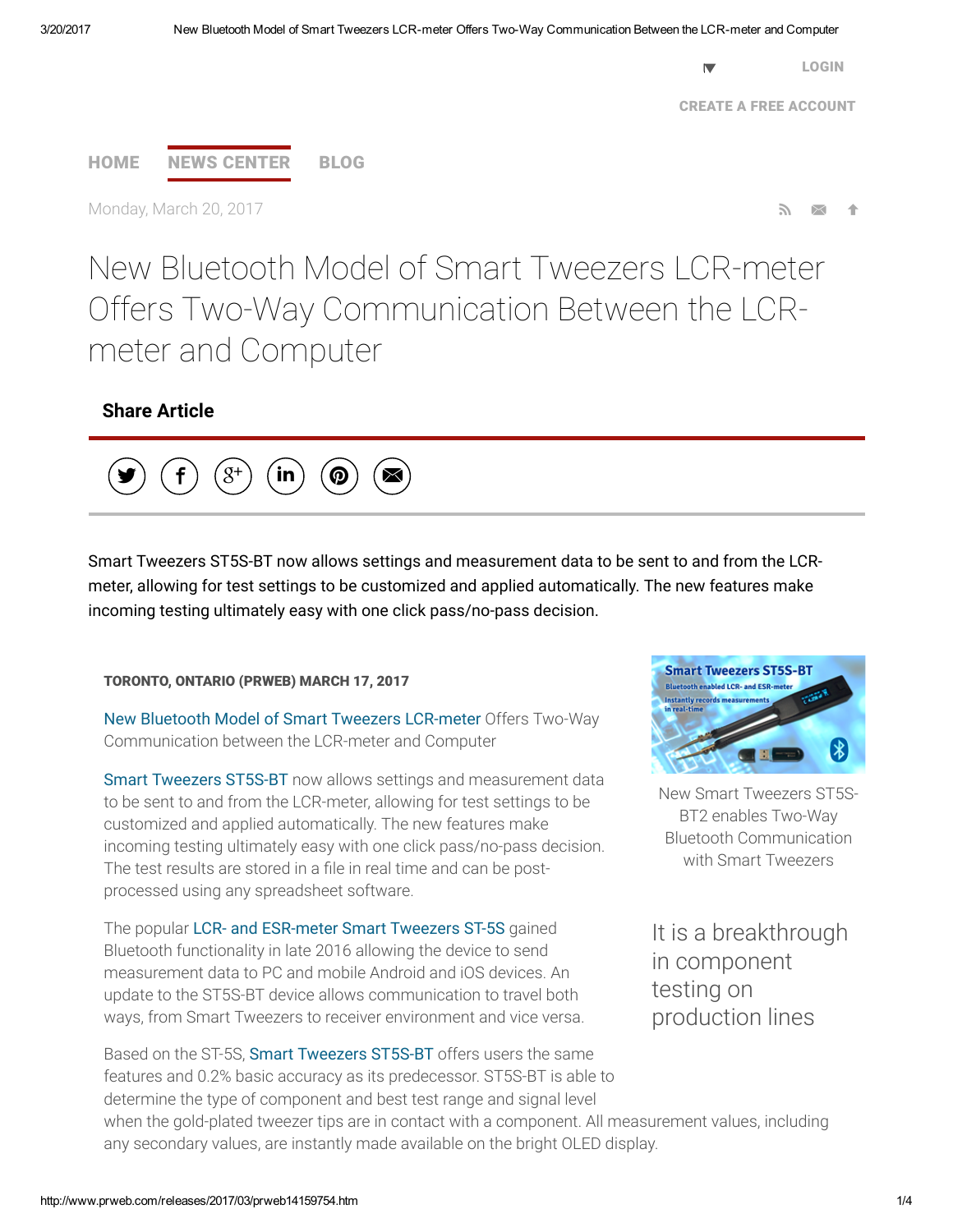#### 3/20/2017 New Bluetooth Model of Smart Tweezers LCR-meter Offers Two-Way Communication Between the LCR-meter and Computer

The Bluetooth functionality now works with Windows based PC's using dedicated Smart Tweezers Bluetooth PC App and National Instrument's LabView. Any other software that can process data stream from the serial port could be used as well. ST5S-BT can be connected to smart phones and tablets on Android or iOS using dedicated Apps.

The receiver uses an FTDI full speed bridge and creates a virtual RS232 serial port. Note: For use with Windows PCs, the Bluetooth receiver stick is necessary but it is not required for Android and iOS devices.

The Smart Tweezers [Bluetooth](http://www.smarttweezers.by/) is now able to send information from the device to the receiving environment and the other way around; this includes setting of the device remotely to match previous measurement specifications. The earlier software version only allowed the device to send information to the environment and store data in a comma separated value (CSV) file. This file then can be processed by any spreadsheet software, such as Excel.

The easiest way to check if the component is Pass/No-Pass is to specify the type, value, and the desired tolerance. Then, when a component is touched by the Smart Tweezers' probes, the measured value is displayed in the right section of the BT application window and is shown in Green for Pass and Red for No-Pass as illustrated in the screen shot on the right. It is noteworthy that in this section test parameters are also shown and could be set in the Profile tab.

Setting test parameters may be crucial in some cases when the measured values strongly depend on the test parameters, for example, for small capacitances in the 10 pF range, it is best to use the maximum possible frequency of 10KHz. On contrary, for large capacitances the lowest possible frequency of 100 Hz should be used if we wish to get a realistic cap value. By creating a profile with 100 Hz test frequency, we may reliably test lager caps without manual changing the LCR-meter settings because the test parameters will be automatically loaded from the profile when we make the measurement. It is even possible to preset Hold, Test Period and Display Orientation (Left/Right Handed).

When Smart [Tweezers](http://www.smarttweezers.in/) sends data, the receiving program is able to log data such as primary and secondary impedance values, test ranges, types of component, test frequency and signal level. This is especially helpful in situations where measurement values must be recorded for quality control. This data can then be saved into a file readable by spreadsheet software, processed or visualised depending on the need of the user.

"It is a breakthrough in component testing on production lines," says Michael Obrecht, Director R&D at Siborg Systems Inc, "It has been in development since 2013 and finally is released now."

When using the Window's Smart Tweezers [Bluetooth](http://www.siborg.com/smarttweezers) Utility software, users are able to review their measurement data in real time, record measurements, set specific measurement parameters and set custom profiles. The program allows users to set a specific measurement parameter that can be compared to the values of other components in real time.

The National Instruments LabView driver is certified and supported by National Instruments and allows seamless integration of Smart [Tweezers](http://www.smarttweezers.info/) into the LabView environment. When connected LabView can log data as well as save and help create visualizations.

Smart [Tweezers](http://www.smarttweezers.org/) with Bluetooth may be ordered from Siborg through their online LCR-Reader Store. For more detail technical refer to the Smart Tweezers Bluetooth Utility software Manual.

Latest Smart Tweezers and LCR-Reader news are always available in the Smart Tweezers and LCR-Reader Blogs.

Share article on social media or email: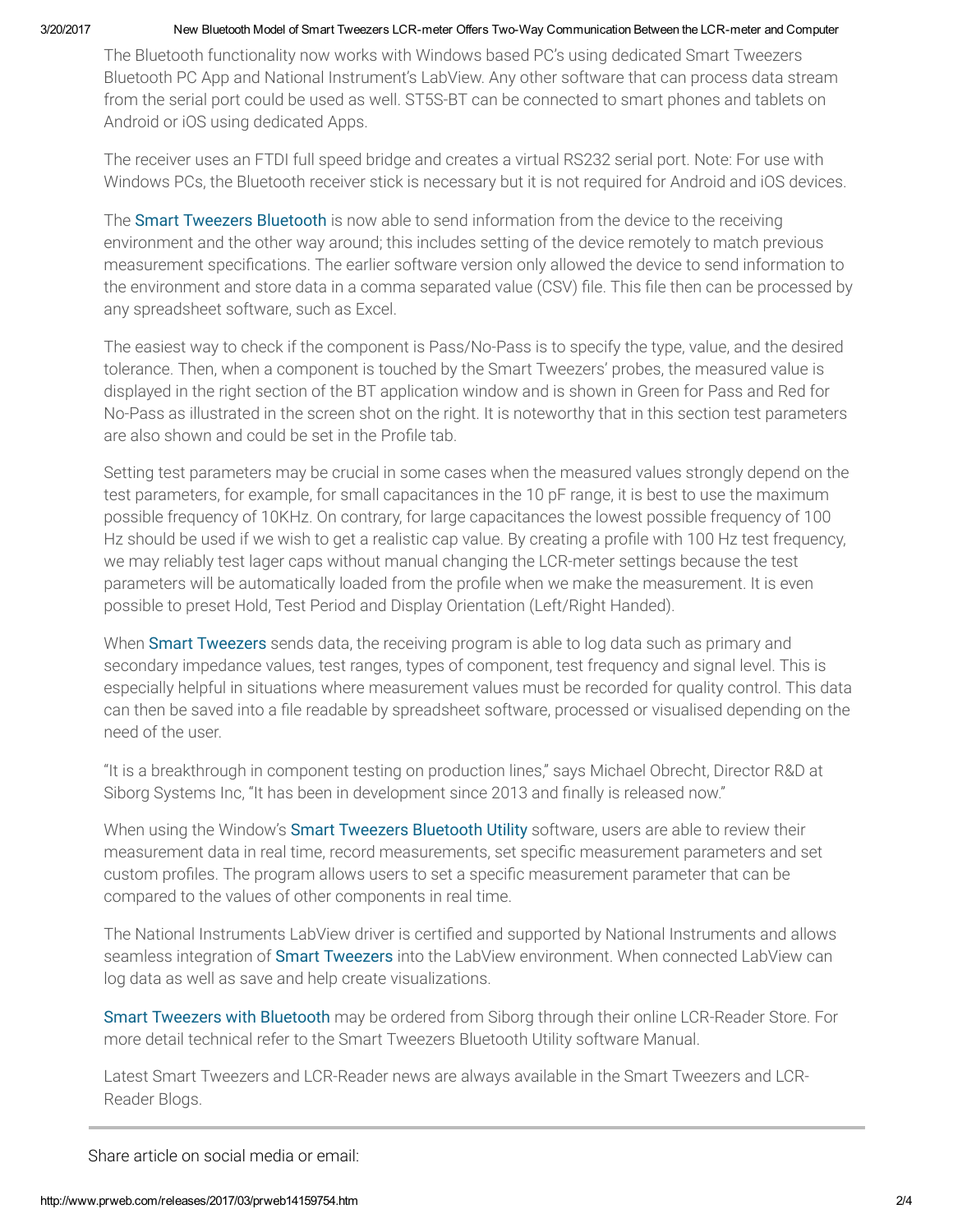

View article via:

[PDF](http://www.prweb.com/pdfdownload/14159754.pdf) [PRINT](http://www.prweb.com/printer/14159754.htm)

### Contact Author

| <b>MICHAEL OBRECHT</b>     |                                             |  |
|----------------------------|---------------------------------------------|--|
| Email >                    | Siborg Systems Inc.<br>+1 (519) 888-9906    |  |
|                            | @LCR_Reader<br>Follow >                     |  |
| $\mathbf{f}$               | <b>LCR-Reader</b><br>since: 05/2016<br>Like |  |
| $\left(\mathsf{in}\right)$ | <b>Siborg Systems Inc</b>                   |  |
| $8^+$                      | Follow us on                                |  |

VISIT [WEBSITE](http://www.lcr-reader.com/)

# Media



Manual Smart Tweezers [Bluetooth](http://ww1.prweb.com/prfiles/2017/03/16/14159754/SmartTweezersBluetoothUtility.pdf) Utility

|                                                                                                                          | $\rightarrow$<br>$\sim$            |
|--------------------------------------------------------------------------------------------------------------------------|------------------------------------|
| $C = 0.347pF$ $\kappa$<br><b>STATE</b><br>-<br><b>CALL 1</b><br><b>BUILT BUILT</b><br>THE R. P. LEWIS CO., LANSING MICH. | <b>STATE</b><br>۰<br>۰<br>-<br>. . |
| <b>STATE</b><br><br><b>Service</b>                                                                                       |                                    |

Smart Tweezers Bluetooth Utility Interface Real Time [Component](http://ww1.prweb.com/prfiles/2017/03/16/14159754/redandgreen.jpg) Test



Setting Test [Parameters](http://ww1.prweb.com/prfiles/2017/03/16/14159754/set_over_bt.jpg) Via Bluetooth

LCR-Reader [Professional](http://ww1.prweb.com/prfiles/2016/11/11/14159754/lcrreaderproplus.jpg) Plus Now comes with Kelvin Probe Connector, NIST Traceable Calibration Certificate, Spare Bent Tweezer Probes and Extra Battery